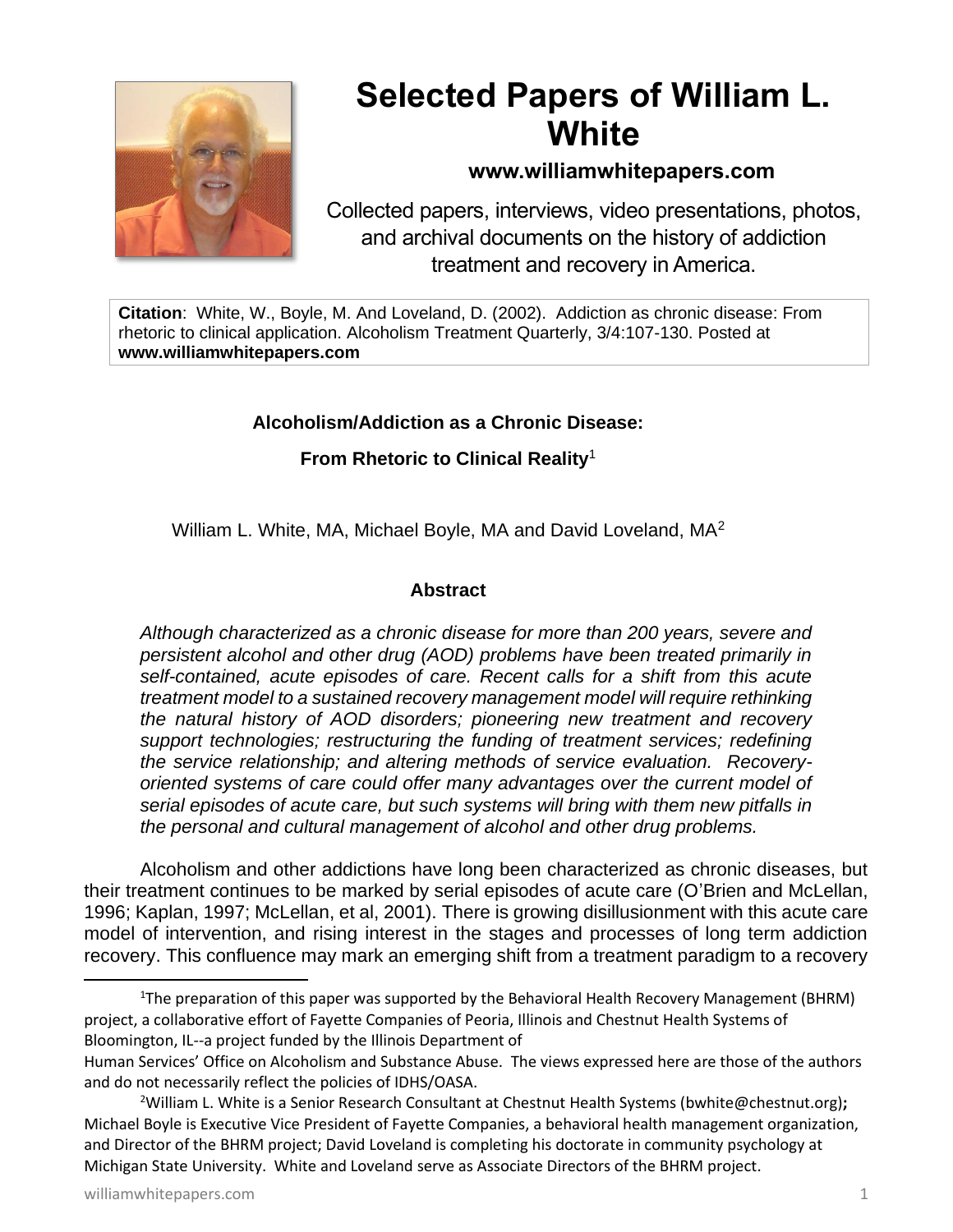paradigm in the clinical management of severe and enduring AOD problems. This essay will: 1) outline the history of the conceptualization of addiction as a chronic illness, 2) identify current clinical practices that continue to reflect an acute model of intervention, 3) summarize key concepts that undergird the shift toward a recovery management intervention model, 4) explore areas of contemporary clinical practice that will change within this new recovery focus, and 5) discuss potential pitfalls in the movement toward a recovery management.

## **I. Addiction as "Chronic" Disease: A Brief History**

The conceptualization of repeated and destructive episodes of drunkenness as a disease rather than a vice (or as a vice that could become a disease) rose in the late eighteenth century at a time American alcohol consumption virtually exploded (Rorabaugh, 1979; Levine, 1978). The late eighteen and nineteenth century writings of Anthony Benezet, Benjamin Rush, Samuel Woodward and William Sweetser conceptualized the nature of this newly perceived disease and catalogued the consequences that resulted from prolonged and repeated intoxication. Collectively, these writings portrayed intemperance as a disease that is chronic and progressive (Benezet, 1774; Rush, 1814; Sweetser, 1828; Woodward, 1838).

In the mid-to-late nineteenth century, this disease received new medical labels: *dipsomania*, *chronic alcoholism*, some of which--*inebriism, inebriety—*reflected the extension of the disease concept to embrace addiction to narcotics, cocaine, chloral and ether (Crothers, 1893; White, In Press). During this same period, the disease concept of inebriety spawned a network of inebriate homes, inebriate asylums and private addiction cure institutes. Nineteenth century addiction medicine journals and texts characterized alcohol and other drug addiction as a chronic, relapsing disease (Marcet, 1868; Brown, 1872; Crothers, 1893; Parrish, 1883). In 1879, Dr. T.D. Crothers, editor of the *Journal of Inebriety*, typified comparison of addiction to other chronic medical disorders during this era:

*The permanent cure of inebriates under treatment in asylums will compare favorably in numbers with that of any other disease of the nervous system which is more or less chronic before the treatment is commenced.*

The disease concept fell out of favor in the early decades of the twentieth century. A wave of therapeutic pessimism and new alcohol and other drug prohibition laws led to a collapse of most treatment institutions collapsed. A reformulated disease concept emerged following the repeal of Prohibition that, by defining alcohol problems in terms of a vulnerable minority rather than the alcohol itself, provided a way to address alcohol problems while escaping a century of acrimonious Wet-Dry debates (Roizen, 1991). This reborn disease concept became the centerpiece of the "modern alcoholism movement" (Anderson, 1942; Mann, 1944). The documents of this movement consistently depict alcoholism as a disease and, more specifically, a chronic disease. As early as 1938, a report of the Scientific Committee of the Research Council on Problems of Alcohol noted:

*An alcoholic should be regarded as a sick person, just as one who is suffering from tuberculosis, cancer, heart disease, or other serious chronic disorders* (quoted in Johnson, 1973).

In the late 1940s and 1950s, Pioneer House, Hazelden, and Willmar State Hospital developed what came to be known as the "Minnesota Model" of chemical dependency treatment. This model, which philosophically dominated the treatment of alcoholism in the second half of the twentieth century, was a reaffirmation of the belief that alcoholism was a "chronic, primary, progressive disease" (Cook, 1988; Spicer, 1993). The conceptualization of addiction as a chronic disease subsequently became the rhetorical centerpiece of late twentieth century policy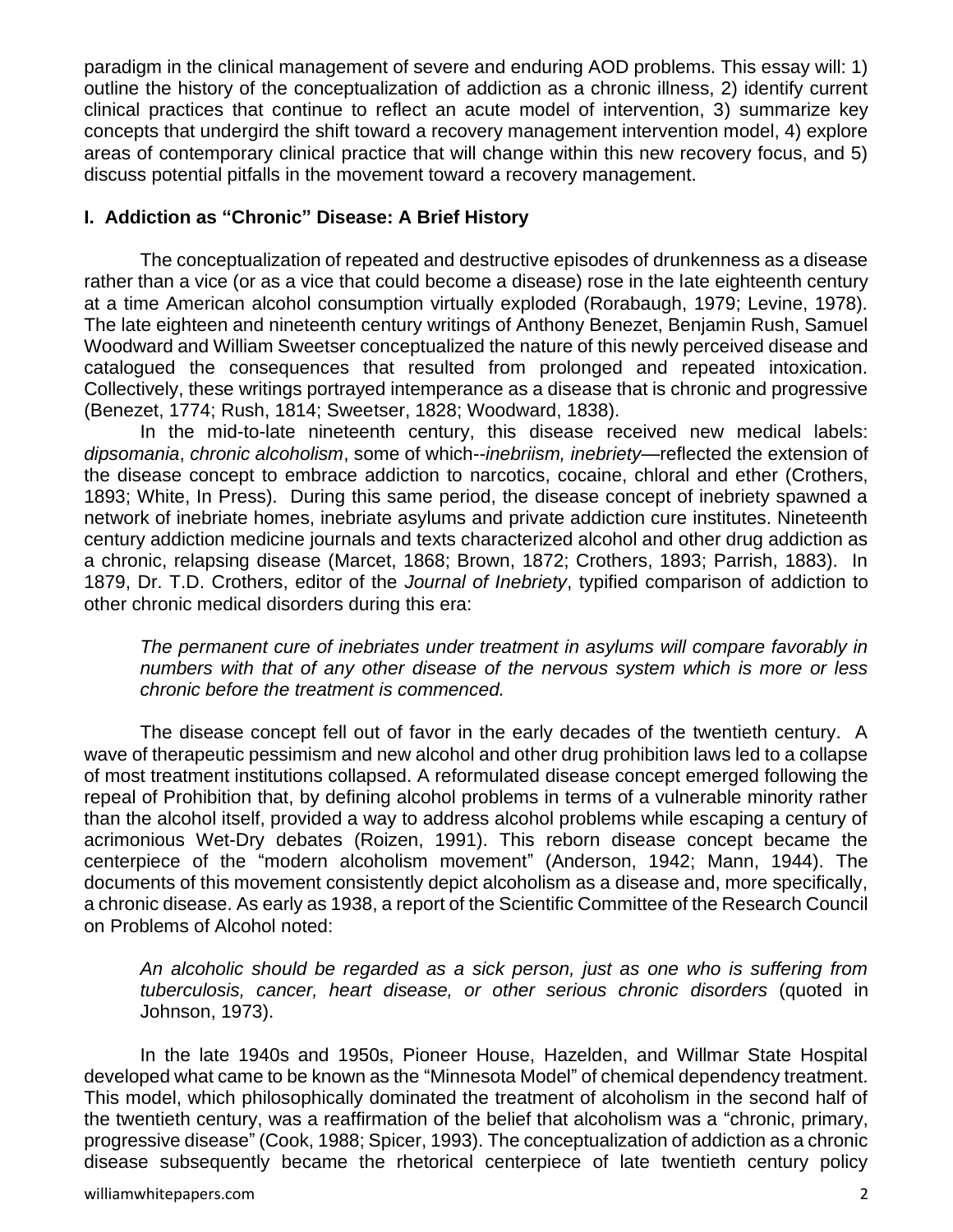positions taken by such organizations as the National Council on Alcoholism and Drug Dependence and the American Society of Addiction Medicine (1976, 1990). The proposition that addiction was a disease and the characterization of its chronicity (Vaillant, 1983; Lewis, 1993; Leshner, 1997) subsequently came under serious attack (Fingarette,1989; Peele, 1989; Peele and Brodsky, 1992; Schaler, 2000) and sparked acrimonious debates regarding the nature of severe and persistent alcohol and other drug problems and how such problems could be best resolved (White, 2001a).

#### **II. Rhetoric versus Clinical Practice**

In spite of the recent challenges, the long tradition of depicting addiction as a chronic, relapsing disease continues. Treatment practices, however, continue to be designed and delivered in self-contained, acute episodes of care (Ethridge, et al, 1995). Historically, professionals *assess* and *admit* a *patient* to a course of inpatient or outpatient *treatment*, *discharge* that patient to *aftercare*, and then evaluate whether treatment "worked" by measuring the effect of this single episode of care upon the patient's post-treatment alcohol/drug consumption and psychosocial adjustment over a brief follow-up period. Such a model of intervention assumes an intervention process whose beginning, middle and end can be plotted over a brief period of time, not unlike interventions used to treat acute trauma, appendicitis, or a bacterial infection.

Refusing to admit clients to treatment because of "poor prognosis" (prior treatment "failures") and administratively discharging clients for using alcohol or other drugs (exhibiting inability to abstain/loss of control) also reflect the failure to perceive these conditions as chronic in character. Where durability and exacerbation of symptoms in other chronic disease states is viewed as validating evidence of the disorder and grounds for an altered type and intensity of service intervention, the display of, or exacerbation of, symptoms in the addiction treatment arena has historically constituted grounds for service refusal or termination.

Arguments over whether addiction treatment should be inpatient or outpatient, whether it should consists of 5 days or 28 days or 5 sessions or 10 sessions, or whether cognitive behavioral therapy is more effective than family therapy or "step work" are all arguments inside the acute care treatment paradigm. Even extended treatment, where it still exists, is often simply a longer version of the same cycle of admit, stabilize, and discharge in which clients briefly participate in "aftercare" and mutual aid groups. In spite of the treatment field's rhetoric that addiction is a chronic disease, its primary interventions do not reflect a model of chronic disease management.

For fear of overstating this point, it should be noted that there are episodes in the history of addiction treatment and recovery that do exemplify a vision of long-term recovery management. Nearly all of the alcoholic mutual aid societies in American history have taken this longer view of chronic disease (recovery) management (White, 1998; White, 2001d). When Synanon, the first ex-addict directed therapeutic community, encountered a high relapse rate among its first graduates, it shifted its goal of returning rehabilitated addicts to the larger community and replaced that goal with the creation of an alternative drug free community where one could live forever (Mitchell, Mitchell and Ofshe, 1980). Methadone maintenance, as pioneered by Dole and Nyswander, reflected a medically-directed model of long term addiction recovery management (Dole, 1988, 1997).

What these quite different approaches share in common is that they were all severely criticized for their longer vision of recovery management. Mutual aid groups have been (and continue to be) criticized for shifting the addict's dependency on a drug to prolonged dependency on the support group, Synanon was criticized for its failure to return addicts to the larger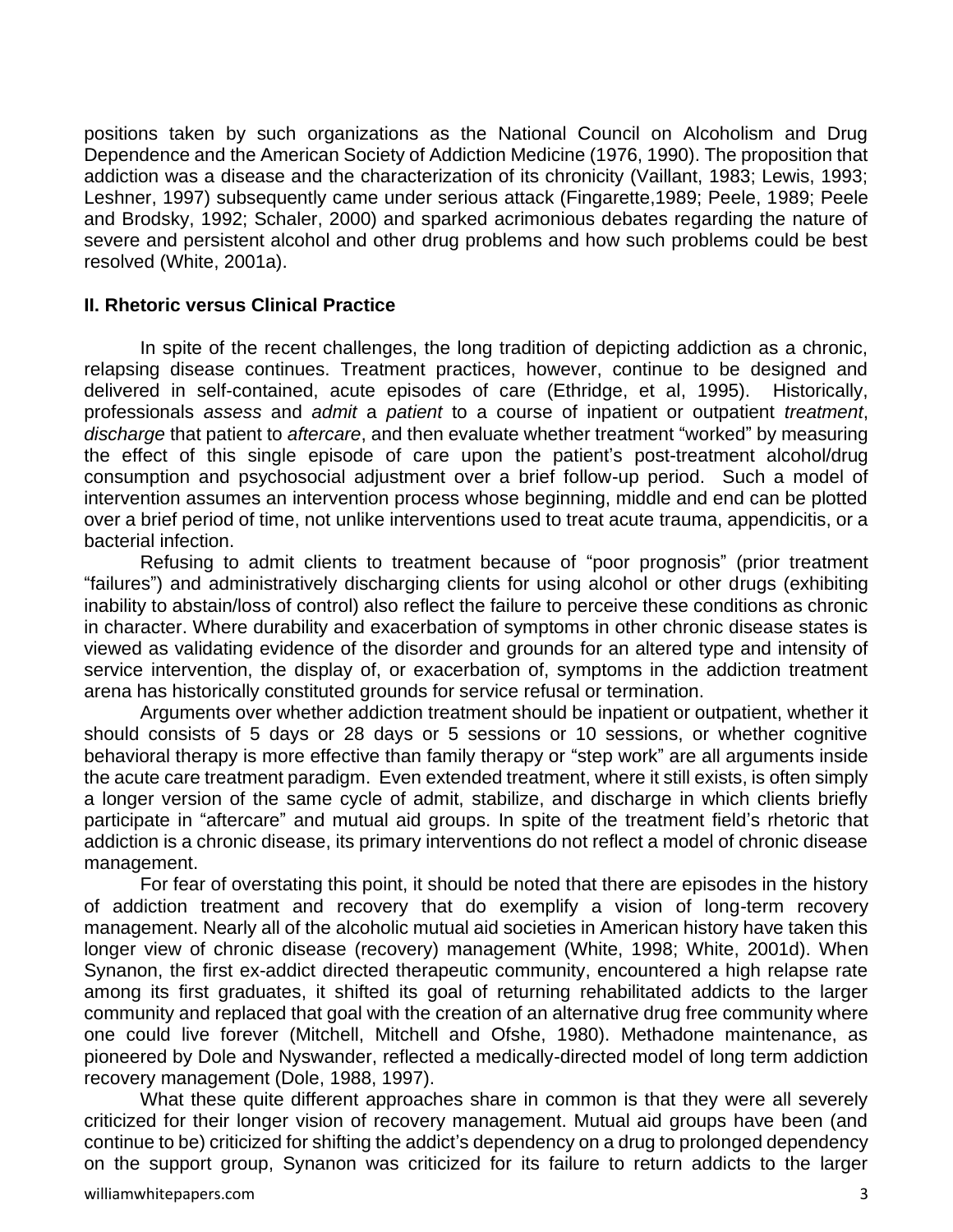community, and methadone was criticized for the very aspects that exemplified the chronic disease management model: prolonged maintenance of narcotic addicts on a stabilizing, opiate agonist and sustained psychosocial supports. This history would suggest that new efforts to shift from an acute to chronic disease management model of addiction treatment might well face similar resistance.

#### **III. Toward a Chronic Disease/Recovery Management Model**

If one were searching for a pivotal breakthrough of consciousness about the distinction between acute and chronic models of addiction disease intervention, it might very well be found in George Vaillant's 1983 work, *The Natural History of Alcoholism*. Vaillant's longitudinal study of alcoholism and recovery challenged three historical assumptions about the disorder and its treatment: 1) alcoholism can be effectively treated with a single episode of acute care, 2) a treatment episode that is followed by relapse is a failure, and 3) repeated relapses following multiple episodes of acute treatment mean that either the condition or the particular patient is untreatable (Vaillant, 1983). Vaillant's overall work was so pregnant with new ideas that his challenge of these basic premises was lost.

The acute care model of intervening in alcohol- and other drug-related (AOD) problems dominated the explosive growth of treatment in the 1970s and 1980s. In failing to consistently initiate enduring sobriety following a single episode of treatment, the model, by consequence rather than intent, blamed clients for poor clinical outcomes. The model also contributed to the rise of therapeutic pessimism within the larger culture, and helped fuel an ideological and financial backlash against the addiction treatment industry in the 1990s (White, 1998). As an aggressive system of managed care dramatically shortened both inpatient and outpatient treatment, there was growing unease within the treatment community regarding the practice of placing clients with high problem severity and duration through multiple episodes of unlinked, brief treatment that for many did little to alter the long term course of their disorders. This practice proved as demoralizing to treatment staff as it was to the clients and families to which it was applied.

In the October 4, 2000 issue of the *Journal of the American Medical Association (JAMA)*, a potentially historic article appeared entitled "Drug Dependence, a Chronic Medical Illness: Implications for Treatment, Insurance, and Outcomes Evaluation" that was authored by Drs. McLellan, Lewis, O'Brien, and Kleber. The report marks the most complete elaboration to date of the concept of chronic addiction disease. The *JAMA* article reflects several factors now pushing the addiction treatment field away from an acute care model and toward a chronic disease (recovery management) model of problem intervention.

First, there is a growing recognition that managing severe and persistent AOD problems through single or serial episodes of acute treatment is clinically ineffective and constitutes poor stewardship of individual, family and community resources. The "treatment research conducted at the University of California's Drug Abuse Research Center underscores several key points in this emerging view:

- A single, acute intervention rarely has sufficient effect to initiate stable and enduring recovery in those with severe and persistent alcohol and other drug problems.
- Multiple episodes of treatment may be viewed not as failures but as incremental steps in the developmental process of recovery.
- Treatment episodes may have effects that are cumulative (Hser, et al, 1997).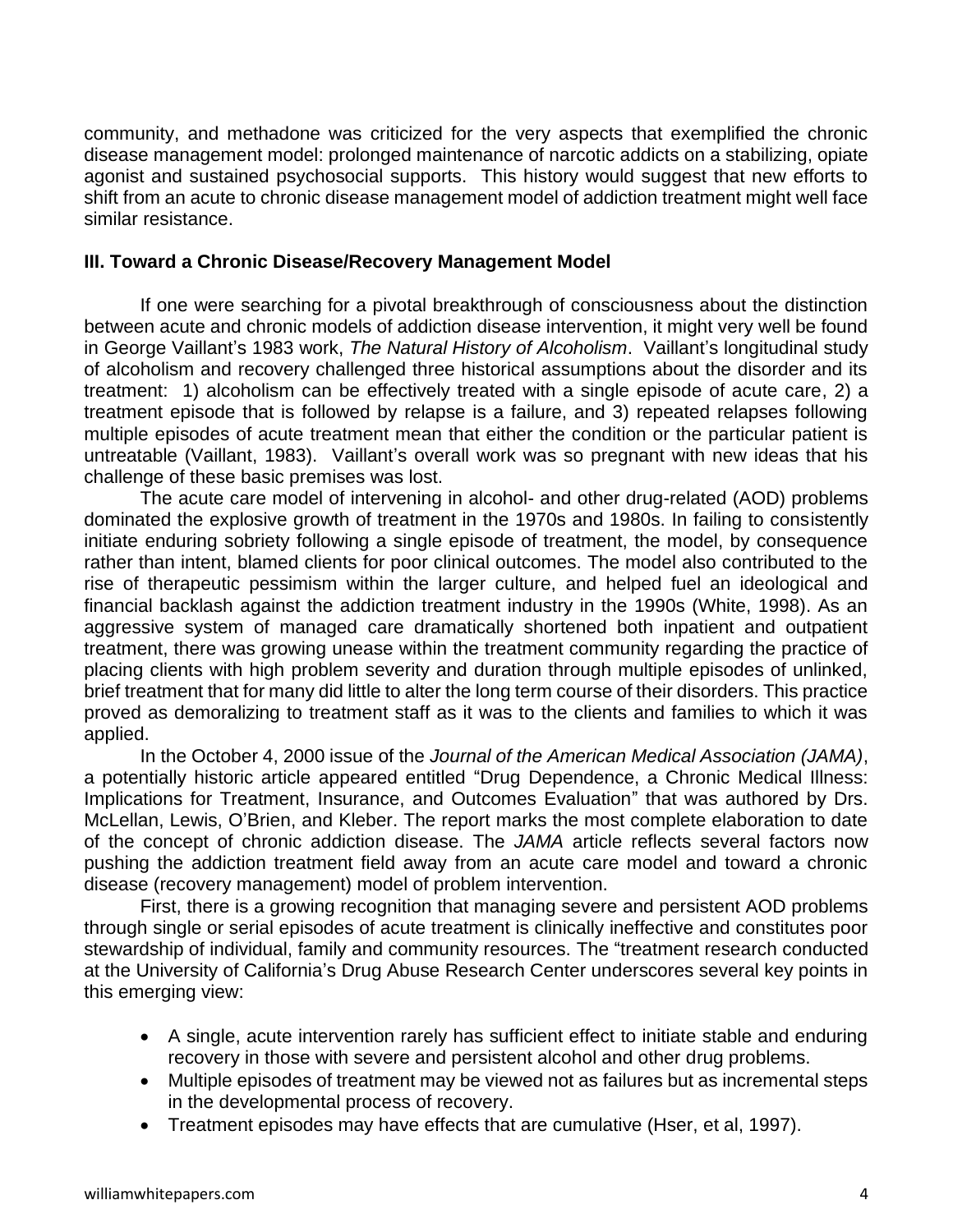Second, there is a growing recognition that addiction disorders are often chronic and relapsing in nature (Simpson, et al, 1986), have much in common with other chronic diseases (O'Brien and McLellan, 1996), and that new technologies of managing chronic disease could and should be adapted for the treatment of addiction (Lewis, 1993; McLellan, Lewis, O'Brien, and Kleber, 2000).

Third, the same managed care system that has lowered treatment dose and intensity and shifted the focus of intervention from one of recovery to that of cost-containment has spawned a treatment renewal movement and a new grassroots recovery advocacy (consumer) movement. These movements are developing a deeper understanding of the long term addiction recovery process and how indigenous community resources may support this time-enduring process (White, 2000c).

Federal and state agencies that fund addiction treatment services have also begun to reevaluate the traditional acute models of professional intervention. In Illinois, the Department of Human Service's Office of Alcoholism and Substance Abuse has funded the Behavioral Health Recovery Management (BHRM) project to conduct such a re-evaluation. The BHRM project is a multidisciplinary effort to develop service principles and clinical care practice guidelines for the long-term management of severe and persistent behavioral health disorders (Boyle, White, and Loveland, 2000). Such efforts are part of a more global interest in models of "disease management" that hold promise in improving the quality of health care while reducing health care costs (Lazarus, 2001).

#### **IV. The Nature of Chronic Disease**

*Chronic diseases are disorders whose symptoms and their severity ebb and flow over an extended period of time*; such disorders are often characterized by periods of remission and relapse of varying duration over an extended period of one's life. There are hundreds of thousands of people who have achieved stable and sustained recovered from severe and persistent AOD problems. Many individuals who never achieve full remission can and do achieve long periods of symptom remission and an enhanced quality of life.

**Acute Versus Chronic Disorders** *Problematic alcohol and other drug use may be just that—problematic--without constituting a chronic disorder. Alcoholism/addiction exists within a larger arena of persons who experience alcohol- and drug-related problems.* Models of sustained recovery management should not be applied to transient, though problematic, episodes of excessive AOD use. Many persons have utilized natural supports, mutual aid involvement or a single episode of treatment to initiate permanent resolution of their AOD-related problems.

Acute disease is culturally viewed as something that happens to you; chronic disease is viewed as a defect in who you are. The challenge of chronic disease management is to manage the disease without turning a person into a thing and contributing to the social stigma associated with the condition.

**The Etiology of Chronic Disease** *Chronic addiction disease emerges and intensifies through the interaction of multiple factors*: the potency of the infectious agent (the drug), the biological and developmental vulnerability of the host; and the physical, political, economic, and social/cultural environment in which the person-drug relationship occurs.

A large number of chronic diseases have been called "diseases of lifestyle" because they are characterized by risk/resiliency factors related to such areas as daily diet, work habits, frequency and type of exercise, sleep patterns, medication compliance, style of stress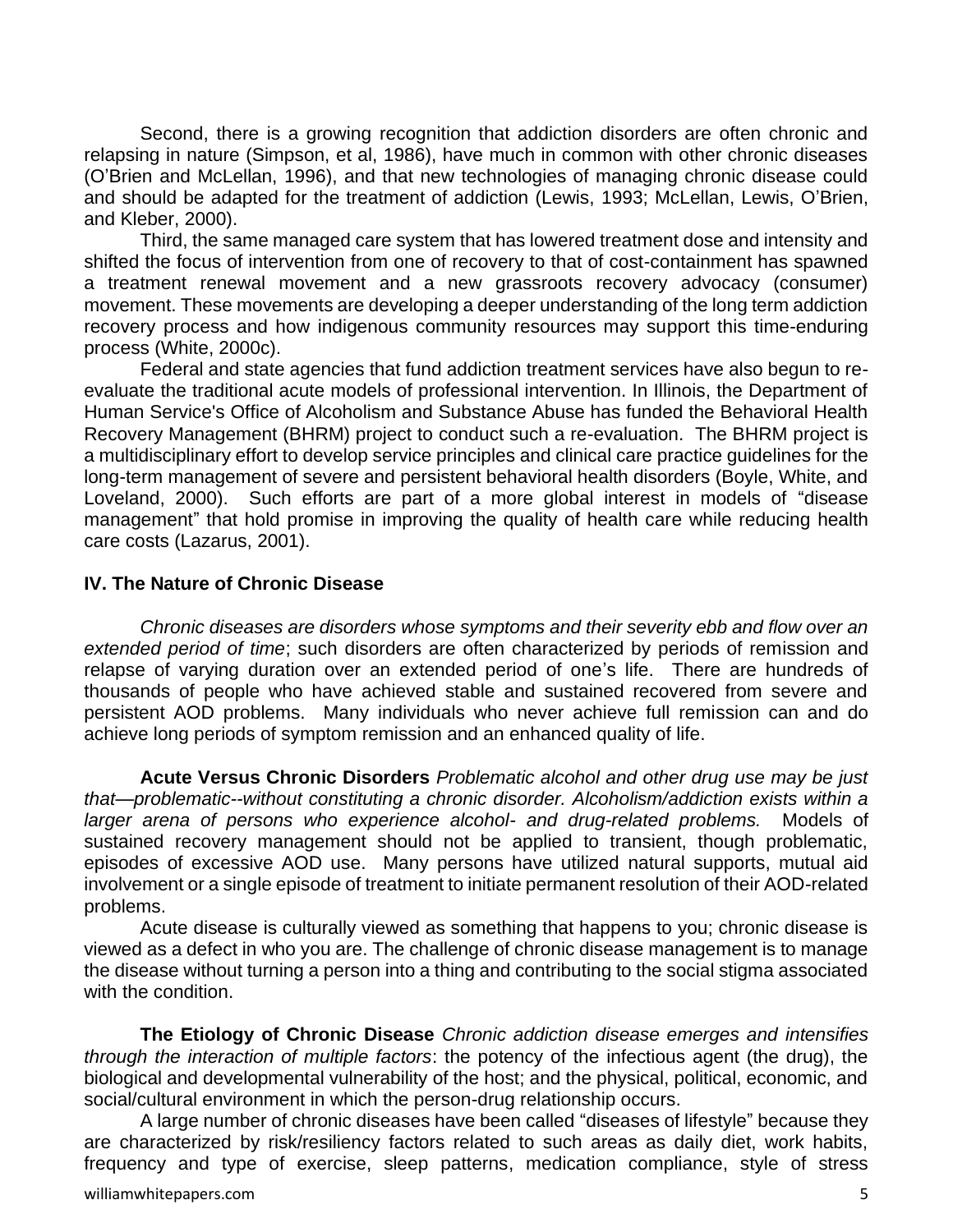management, drug use, exposure to environmental toxins, specifically contra-indicated (high risk) behaviors, and family and social relationships (Nicassio and Smith, 1995).

**The Onset of Chronic Disease** *Chronic diseases can have either a sudden onset or a gradual onset* (Rolland, 1987).

The process through which an acute disorder migrates to the status of a chronic disorder is not fully understood. There is in all probability a priming dose of symptom activation necessary to move an acute disorder to the status of a chronic disease. Each acute episode of a chronic disease lowers the kindling point of symptom activation for the next episode. The priming process varies by many factors, including age of exposure. The lower the age of onset of regular use, the greater the potential for addictive disease and the greater the severity and chronicity of addictive disease (Chou and Pickering, 1992; Grant and Dawson, 1997). The kindling point can be raised by postponing age of onset of regular drug use and by enhancing biological resistance (medication, exercise, diet), cognitive abilities (coping and problem solving skills) and social supports (pro-recovery family and peer relationships).

**Disease Course and Variability** *Chronic diseases exhibit a high degree of variability in pattern of onset, course (life trajectory), intensity, and outcome.* Chronic diseases may present as steadily self-accelerating (progressive), constant, or with alternating cycles of symptom remission and symptom reactivation (relapse) (Rolland, 1987). Most chronic diseases are also subject to unexplained, sustained remission—what in the addiction literature has been referred to as spontaneous remission, auto-remission, natural recovery, maturing out or self-cure (Granfield and Cloud, 1999). Chronic addiction disease also varies widely in its degree of incapacitation and in the speed and timing of such incapacitation. Addiction disease varies in physiological severity (morphological changes that threaten biological homeostasis and viability), functional severity (impact on quality of life and performance of life roles), and burden of illness (costs to the individual, family and society) (Rolland, 1987; Stein, et al., 1987; Starfield, 1974). Such variability demands a high level of commitment to individualized assessment and treatment--both across clients and at different points of time in the life of the same client.

**Disease/Problem Co-existence and Interaction** *Chronic diseases heighten vulnerability for other acute and chronic diseases.* Alcoholism and other addictions invite other diseases that debilitate and threaten premature death. Acute and chronic diseases interact in ways that amplify their combined intensity and duration and the costs incurred in their management (Stein, et al, 1987). The longer an addiction disease is active, the higher the risk for acute physical toxicity (overdose), chronic physical toxicity (addiction-related tissue damage, e.g., cancer, emphysema, liver disease), behavioral toxicity (trauma or death via accident / violence), infectious diseases (e.g., HIV/AIDS, hepatitis B and C, tuberculosis), and co-morbid psychiatric illness. All programs serving individuals with severe and persistent AOD disorders must become dual and multiple disorder programs that serve the whole person/family through integrated models of care (Lebowitz and Harris, 2000; Drake, et al, 1998; Minkoff, 1989; Norquist, Lebowitz, and Hyman, 1999; Osher, 1996).

**Family and Intimate Social Networks and Chronic Diseases** *The individual and collective resources of families and social networks are strained (and drained) by adaptation to chronic disease.* A family's capacity for adaptation changes across the family life cycle (Goodheart and Lansing, 1997). The family's style of adaptation to a chronic illness is often shaped by the transgenerational history of responding to crisis, illness, loss and death (Rolland, 1987). Chronic disease of a family member can, by disrupting family rituals, re-aligning family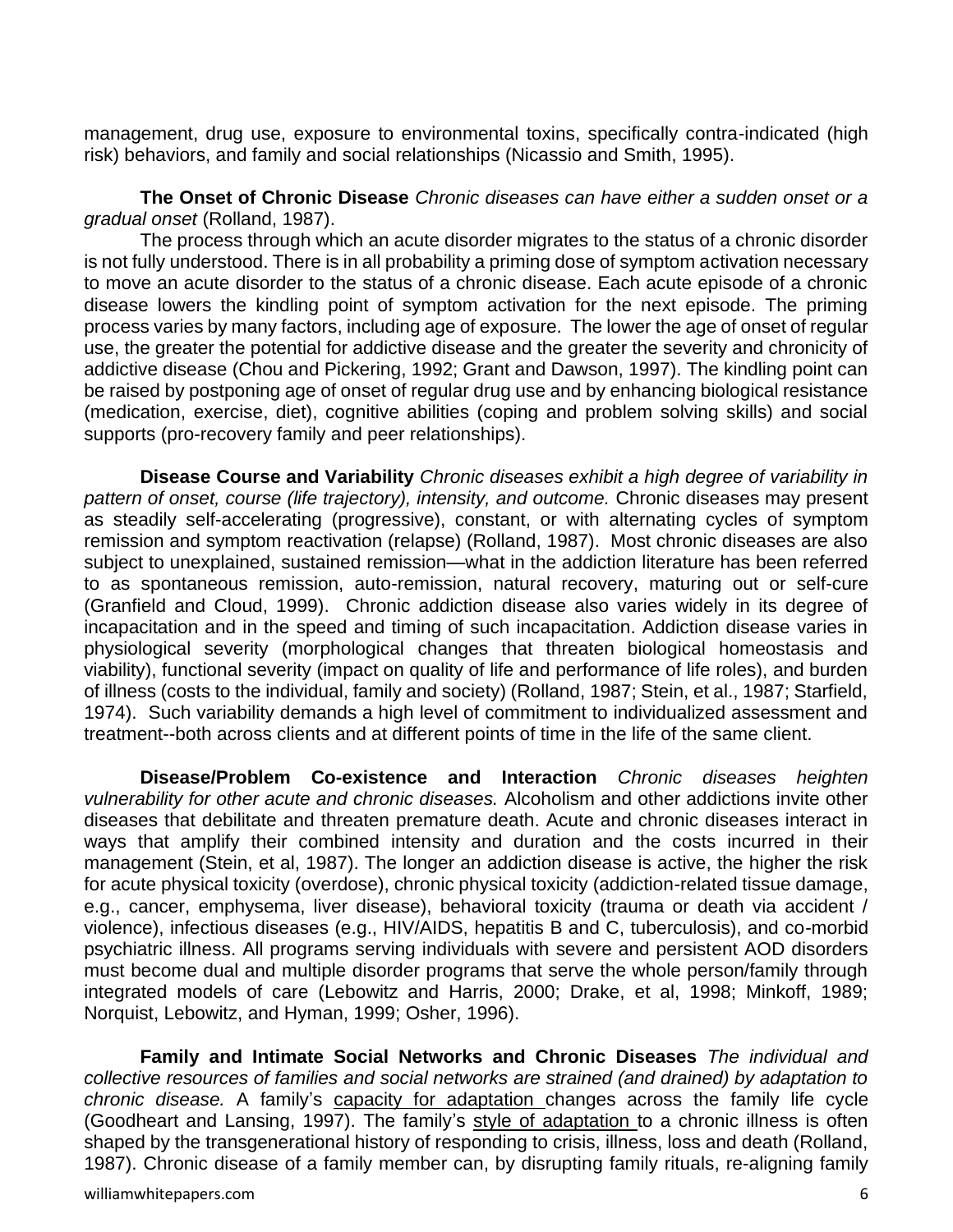roles; and by altering the allocation of family resources, impact the health and development of all family members as well as the health of adult intimate relationships and parent child relationships.

## **V. Concepts and Principles of Recovery Management**

The shift from acute intervention models to recovery management models of intervening in severe and persistent AOD problems requires new ways of conceptualizing these problems and their resolution or amelioration.

**Disease Management** *Persons suffering from chronic, incurable disorders need models of intervention that focus on the management of these disorders rather than the cure or treatment of these disorders. Disease management or, as we prefer, recovery management, provides an alternative to the traditional mode of reacting to life-impairing and life-threatening episodes of chronic disorders with unrelated, serial episodes of acute, emergency-oriented care.*

Recovery management implies a longer term vision of influencing the course of a disorder to enhance length and quality of life. It is about learning, in the absence of a cure, to contain a disorder and to optimize personal and family health over time.

**Chronic Disease and Recovery** The shift from perceiving and treating addiction as an acute disorder to treating it as a chronic condition requires a shift in focus from the pathology of addiction to the nature of, and processes involved in, long term addiction recovery. It extends the concepts of "addiction career" and "treatment career" (Hser, et al., 1997) to encompass a third concept, "recovery career." There are a number of concepts that constitute important building blocks in the construction of recovery-oriented systems of care for severe and persistent AOD problems.

- There are many pathways and styles of recovery (White, 1990, 1996) and many legitimate sobriety-based support structures. Recovery styles and viable support structures vary by developmental age, gender, ethnicity, social class, and profession and they vary by one's "recovery capital" (the intrapersonal, interpersonal and community resources that can be brought to bear on the initiation and maintenance of recovery) (Granfield and Cloud, 1999).
- The mechanisms and processes that sustain recovery are different than the factors that initiate recovery (Humphreys, et al, 1995).
- Addiction recovery can be self-directed and incremental in nature (Prochaska, DiClimente, and Norcross, 1992), a process of unconscious "drift" (Granfield and Cloud, 1999), or a process of sudden, climactic transformation (Miller and de Baca, 2001).
- Addiction recovery most often involves a process of developmental change, the stages of which can be identified and to which stage-appropriate interventions can be designed and delivered (Brown, 1985; DiClimente, et al, 1992)
- Recovery can be professionally-guided (treatment), peer-guided (mutual support groups) or "solo"/"natural" (use of resources within the self and family/social network). Factors that distinguish those in the former from the latter include problem severity, co-morbidity, levels of family/social/occupational support, and social class (Sobell, et al, 1993; Sobell et al, 1996a; Larimer and Kilmer, 2000).
- Styles of recovery vary considerably based on whether one does or does not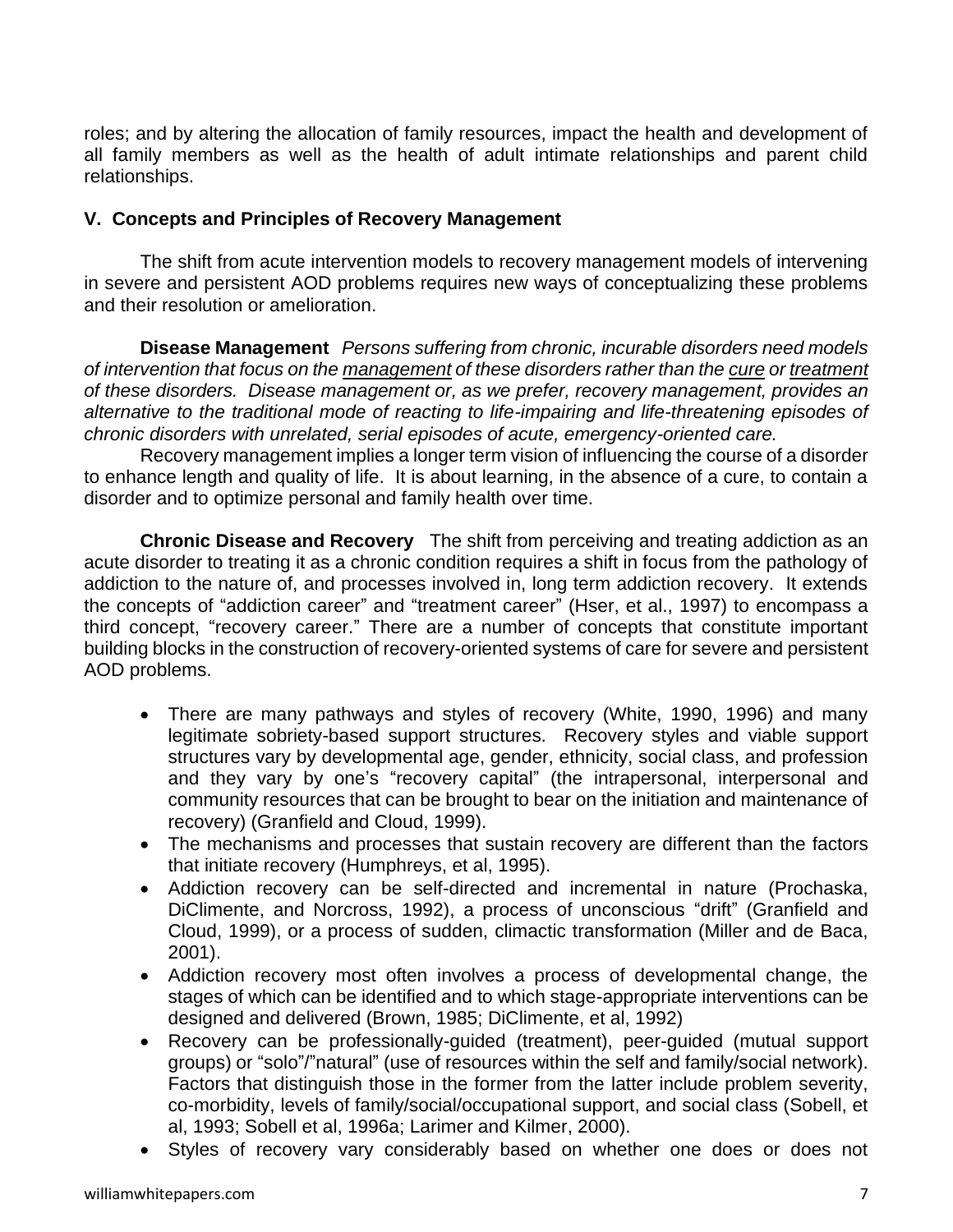incorporate addiction/recovery as a core element of personal identity, and whether one does or does not maintain active contact with other recovering people as a recovery maintenance activity. These dimensions of style may evolve through the stages of recovery.

• Recovery outcomes vary considerably in terms of primary and secondary drug consumption: abstinence, subclinical (nonproblematic) use, and problem reduction (partial recovery). Recovery outcomes also vary in the broader dimensions of global (cognitive, emotional, family, social, occupational) functioning.

Post-treatment outcomes are characterized by subgroups who:1) sustain problematic use, 2) sustain uninterrupted abstinence, and 3) who in the weeks/months/years following treatment vacillate between problematic use, nonproblematic use, and experiments in abstinence. Fluid states of addiction/recovery typified by this sizeable third group offer significant opportunities to enhance outcomes via recovery management models of intervention.

A vision of long term, staged recovery posits treatment and support services  $\Box$ (e.g., harm reduction, motivational interviewing, pharmacological adjuncts, cognitive-behavioral therapies, mutual aid groups) not as competing and mutually exclusive technologies but as interventions that can be matched, not just to different individuals, but to the same individual at different stages of his or her addiction/recovery careers.

Because recovery-oriented systems of care are shifting from a treatment lexicon to a recovery lexicon, it will be tempting to view the recovery model as simply a new "buzz" word for treatment as usual. To do so would be a failure to recognize the quite fundamental conceptual and technical shifts implicit within the recovery model.

## **VI. Toward a Recovery-Oriented Model of Care**

The shift from an acute treatment model to a recovery management model requires a fundamental redefinition of the service target; the nature, timing and duration of services; the locations in which services are delivered; the composition of the service delivery team, and the methods and criteria through which services are evaluated. We have been involved at many levels with recovery management models and believe the following are among the most significant of the changes in clinical practice that follow their implementation. We will focus this discussion on how the actual processes of service delivery change rather than on how the move to recovery-oriented systems of care will reshape health care policy and the organization and financing of such services.

**1. Service Integration** *Recovery management models seek to strategically combine and refine the resources of human service agencies, primary health care providers, and indigenous supports into an integrated system of care that can address stage-specific needs across the span of long term recovery.* Strategies of integration include the creation of multi-agency service delivery teams, cross-training of service professionals, and integrated (and often centralized) outreach, case management, and recovery support services. The primary mechanisms of service integration include a global assessment process/instrument, regular interdisciplinary conferences with the client/family, and the use of a single treatment/recovery plan that directs the allocation of resources drawn from multiple service institutions and indigenous support structures. There is growing evidence that integrated models of care are superior in terms of clinical outcomes and stewardship of community resources than are models that rely on either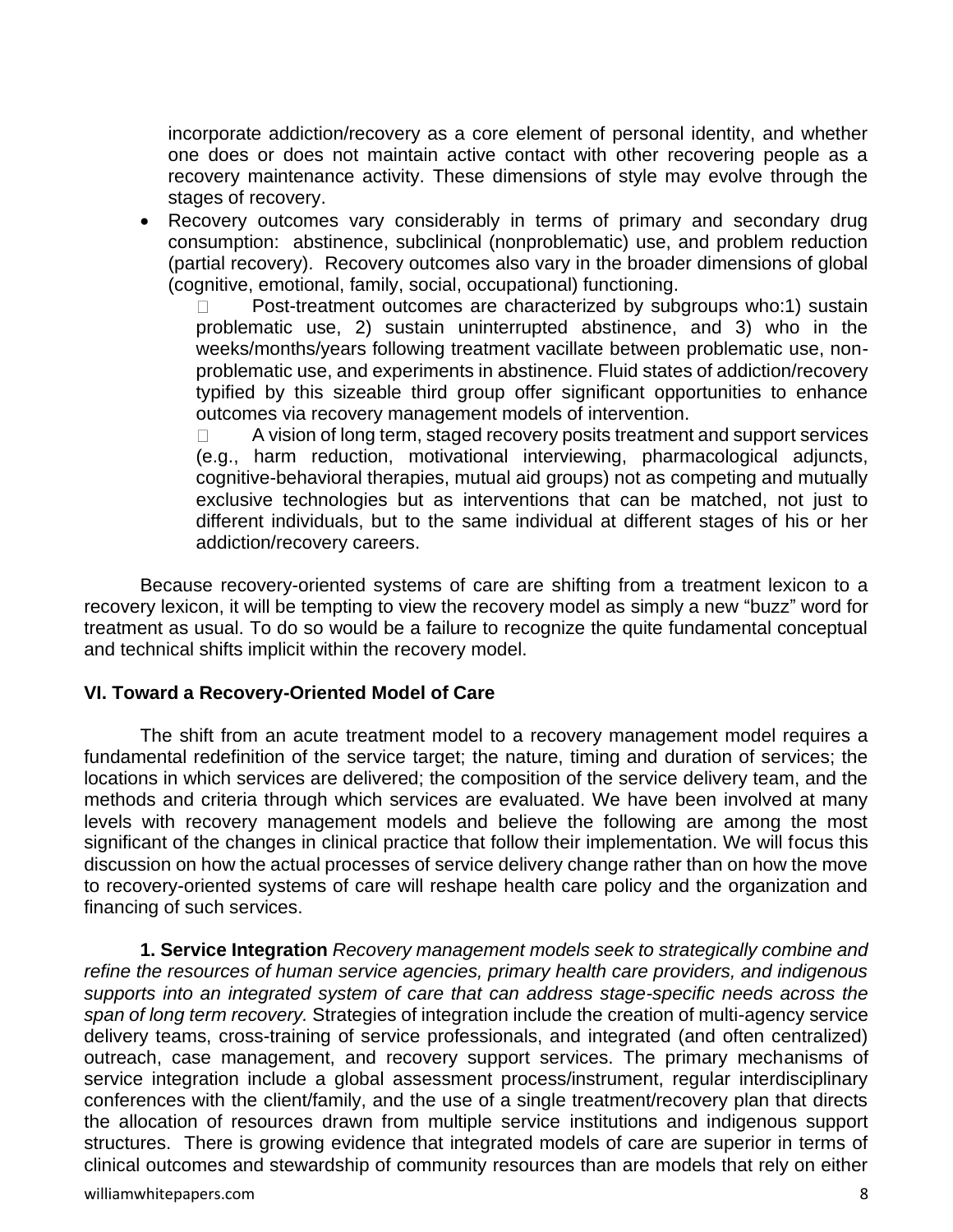parallel or serial models of treating chronic and co-occurring problems (Miller, 1994; RachBeisel, Scott and Dixon, 1999; Drake, et al., 1989; Drake, et al, 2001).

**2. Identification and Engagement** *Recovery management models utilize populationbased identification strategies, assertive community outreach, low thresholds of service entry, multiple points of entry, patient registries, and seamless movement between levels of care to locate, engage, retain and re-engage people with AOD problems.* These interventions recognize and seek to work through the many sources of personal ambivalence and environmental obstacles that impede recovery. Engagement is viewed not as an event, but as a process that continues throughout the recovery management partnership.

The very things that are the hallmark of effective brief interventions--feedback of risk, emphasis on personal responsibility, prescriptive advice, a menu of change options, expression of empathy and encouragement, and enhancement of self-efficacy via expression of confidence in client's ability to change (Bien, Miller, and Tonigan, 1993) are all integrated within this process of engagement. Such outreach and engagement techniques have been found effective in initiating change in multiple populations: women, ethnic minorities, youth, and drug injectors (Brown and Needle, 1994).

**3. Assessment** *Assessment activities within recovery management models are a continuous rather than an intake activity, are global rather than categorical, and integrate traditional "treatment plans" into a larger "recovery plan."* The high degree of individual variability in AOD problems, the changing status of these problems over time, unique patterns of problem co-occurrence, and concerns regarding the misapplication of recovery management approaches all require rigorous, ongoing and global assessment activities. Global assessment assumes that the germination and development of severe AOD problems spring from multiple elements of the personal, family and cultural ecosystem and that the resources needed to resolve these problems are located within these same arenas.

Recovery management models integrate the traditional medical model "treatment plan" with the "recovery plan" utilized within social model alcoholism treatment programs (Borkman, 1998b). In contrast to a treatment plan, the recovery plan: 1) is prepared and regularly updated by the client, 2) documents the goals and planned activities of the client, and 3) covers such life domains of the client as finances, social life, legal difficulties, education, employment, and spirituality (Borkman, 1998a). Recovery management models provide a structured and individualized transition between professionally-directed treatment planning and self-directed recovery planning.

**4. Definition of "Client"** *In recovery management models, the definition of "client" shifts from the symptomatic individual to the family and cultural milieu and the individual nested within it.* In recovery management, family members and social network members are all co-providers of recovery support services and legitimate recipients of services in their own right. Recovery priming can occur by moving the family and social network toward greater health and understanding of addiction disease even without the symptomatic individual's direct participation. The focal point of action in the recovery management model is not on what the treatment professional does but on the client and family's capacity to self-direct their own recovery.

**5. Service Goals** *The mission of recovery management is to help each person suffering from addiction disease to achieve their optimal long term outcome (as measured by the quality*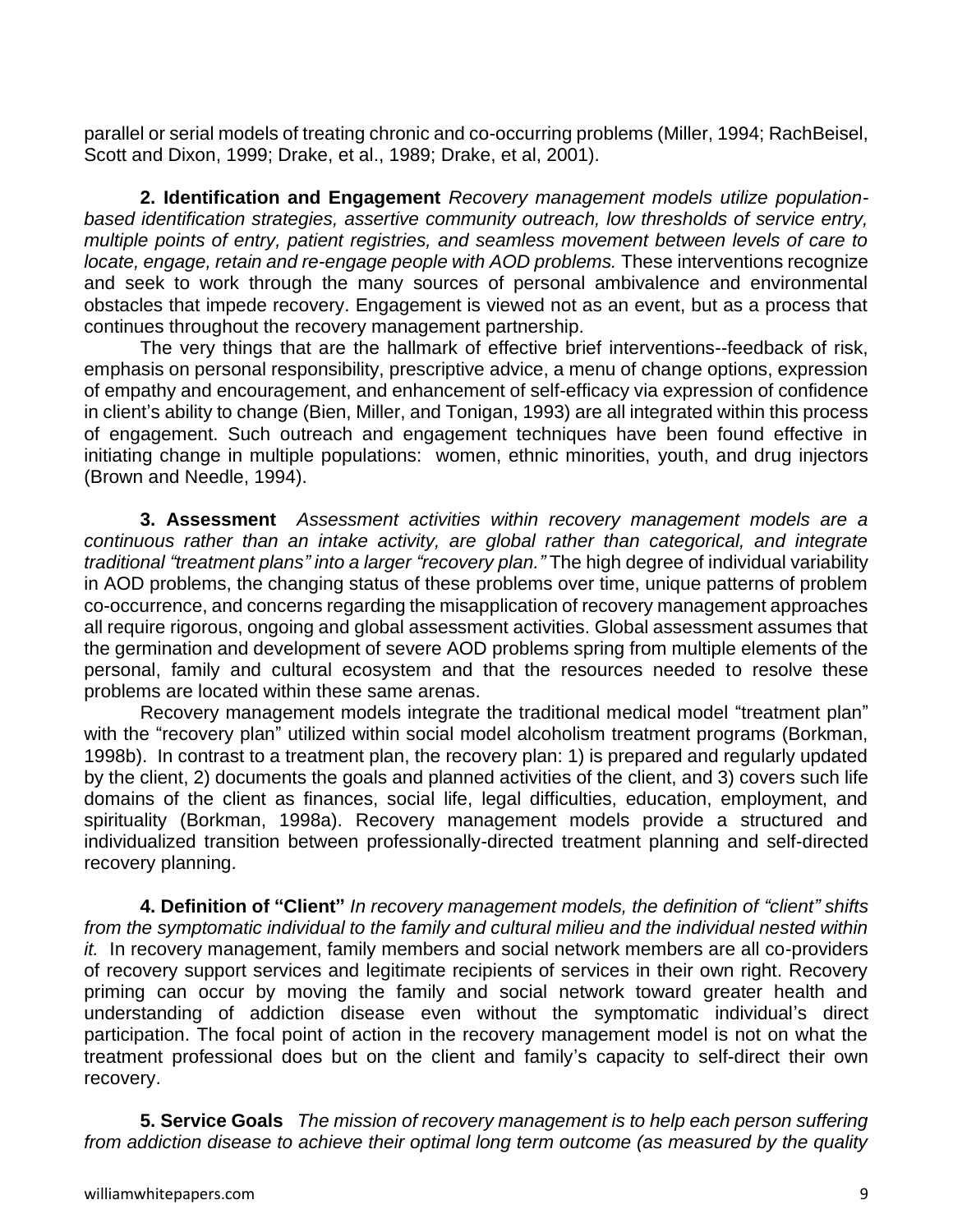*and duration of life, achievement of personal goals, and his or her impact on family and society).* Recovery management strategies are aimed at multiple stage-specific goals:

- slowing the speed of disease acceleration and the speed of decline in biopsychosocial functioning,
- initiating, strengthening and extending periods of symptom remission (reducing the number, intensity and duration of relapse events),
- preventing the onset of, or reducing the severity of, co-morbid conditions,
- producing full and sustained symptom remission where possible,
- achieving the maximum level of age (stage)--appropriate functioning and health for the individual/family, and
- reducing the personal, family and social costs associated with addiction and recovery management.

The focus of recovery management is on reducing addiction-related mortality, decreasing the duration and degree of addiction-related incapacitation, and promoting the development of long term processes of disease stabilization and recovery. Recovery management services seek to enhance the capacity of each client/family to achieve their highest degree of functioning, regardless of whether that level is one of full or partial recovery.

**6. Service Scope and Technologies** *For clients whose patterns of AOD use reflect chronicity and severity, the best strategy for long term recovery is proactive engagement, disease stabilization (acute treatment), recovery management education, ongoing recovery support, monitoring with feedback, and, when necessary, early re-intervention and restabilization.* Recovery management doesn't so much replace the acute model as much as wrap that model in a larger continuum of support services and shift the focus from one of treating the acute manifestations of addiction to building a life of recovery.

These "recovery support services" focus on eliminating barriers to recovery and on enhancing what Granfield and Cloud (1999) have christened "recovery capital"—the intrapersonal, interpersonal and environmental resources that can be drawn upon to aid recovery. Such services encompass traditional clinical services but extend further into such areas as sober housing, pro-recovery educational and employment opportunities, day care and transportation services, and pro-recovery leisure activity. The essence of recovery management involves sustained monitoring of the status of a chronic disease, sustained monitoring of the effectiveness of recovery management strategies, and continual, stage-appropriate refinements in recovery support services.

**7. Timing and Duration of Services** *The temporal focus of recovery management services is on interrupting the acceleration of AOD problems before the crises that generally initiate acute treatment episodes and sustaining support long after such episodes are traditionally defined as completed.* 

By metaphorically changing the role of the addiction treatment specialist from that of an emergency room physician to that of a primary physician managing the long-term course of diabetes or hypertension, the recovery management model renders the concepts of "discharge" and "aftercare" anachronistic. In the recovery management model, all care is an element of continuing care. Continued telephonic, electronic (e-mail) and postal delivery of recovery education; monitoring; support; and, where needed and desired by the client and not otherwise available in the community, ongoing face-to-face group and individual support, are routine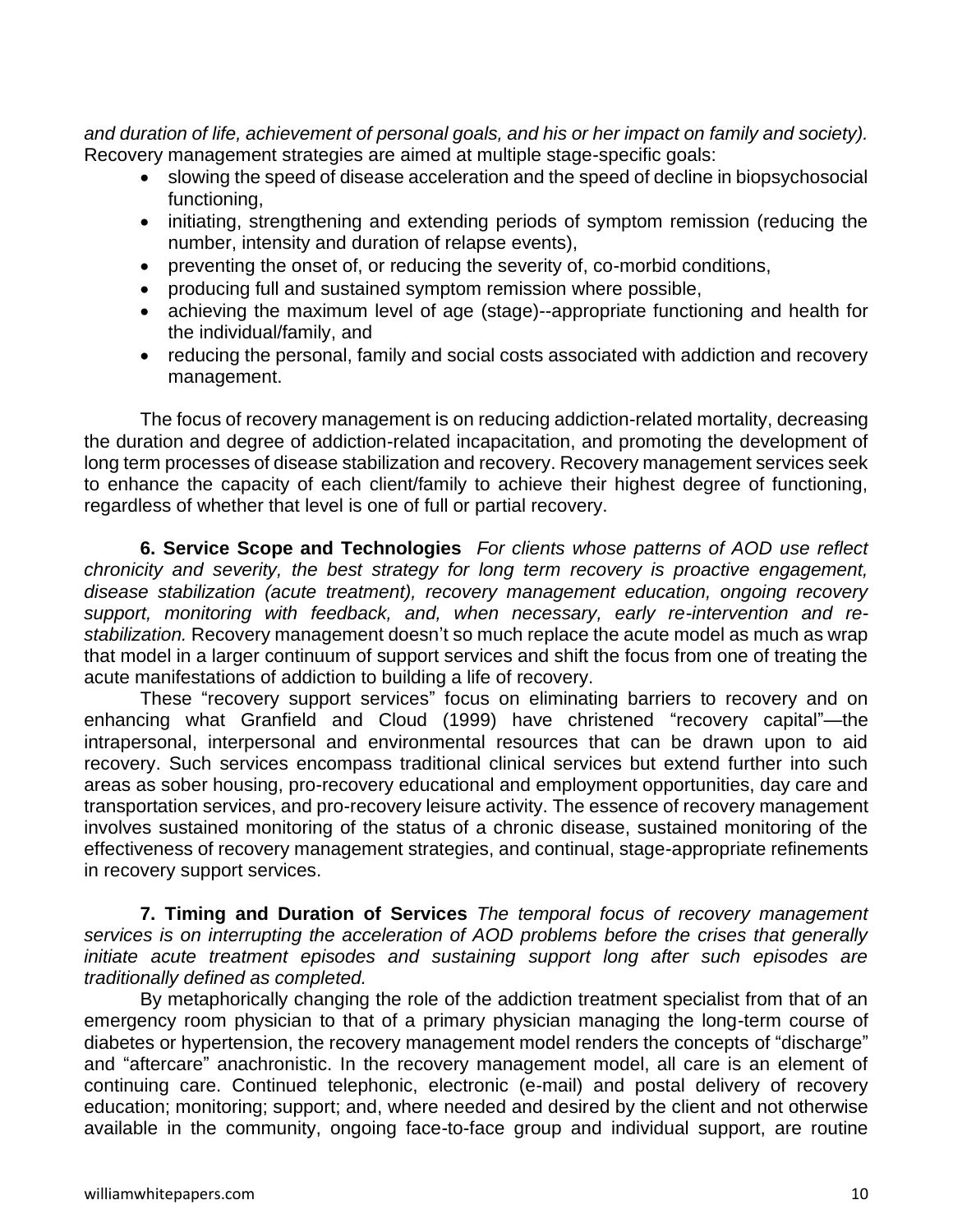elements of the recovery management model. Within this model, intensity of services decrease over time but the commitment to and access to sustained recovery support remains constant.

**8. Delivery Locus** *The locus of service activity within the recovery management model combines the primary health care institution (the inpatient/residential institution and the centralized outpatient clinic) with home-based, neighborhood-based service delivery, with a particular emphasis on the latter.* Two principles—personal autonomy and pro-recovery social support—guide recovery management models. First, persons suffering from AOD problems and addictive diseases seeking help are served within the least restrictive, least isolating and least coercive environments and methods possible. Second, transfer of learning is directly related to the degree of physical, psychological, and cultural distance between service delivery site and the client's natural environment. In the recovery management model, services are delivered as close as possible to the natural living environment of the client. Any isolation of the client from that environment is accompanied by intensive transition services aimed at transferring learning from the institutional environment to the client's natural environment. In the recovery management model, as much effort is spent focusing on developing ecosystem supports for recovery as is spent on focusing on pro-recovery, intrapersonal changes.

**9. Service Relationship** *With recovery management, the service relationship shifts from a "dominator model" to a "partnership model."* The traditional relationship between addiction treatment providers is time-limited, hierarchical, and commercialized. Power, status and strength lie on one side of the relationship and stigma, powerlessness and problems lie on the other side. The patient seeks the help of the expert who diagnoses the patient, prescribes what the patient must do to get well, and then seeks to manipulate the patient's compliance.

Recovery management replaces this expert-centered service relationship with what Eisler (1987) has characterized as a "Partnership Model" and what Lazarus (2001) has characterized as "consumercentric care." The focus is on creating a collaborative alliance that shifts the focus of recovery from the treatment professional to the person seeking and experiencing recovery. The service professional shifts from the roles of diagnostician and "treater" to the roles of long term ally and recovery consultant. One of the essential dimensions of recovery management is continuity of contact over time in a primary service relationship.

This partnership requires the deep involvement of clients in the design, implementation, and evaluation of services. In the recovery management model, treatment professionals and their institutions become students and allies of the growing consumer/survivor movement in the United States (Anthony, 1993; Kaufmann, 1999; Chamberlin, 1990; White, 2000c). The recovery management model could help the field of addiction treatment face in the twenty-first century what it has never faced in its history: a strong consumer movement led by recovering people/families who are knowledgeable, articulate, well-organized, and angry at their historical exclusion from policy and clinical decision-making.

**10. The Role of Community in Recovery** *The goal of recovery management is not to forever enmesh all persons with severe and persistent AOD problems in professionally-directed treatment services; it is to open resources in the wider community that will enhance each client's own capacity for recovery self-management. The goal is to help nest the client within a physical, psychological and social space where long term recovery can be nurtured. This involves enmeshing the client in recovery-supportive relationships that are natural (rather than professionalized), enduring (rather than transient) and reciprocal (rather than fiduciary and commercialized).*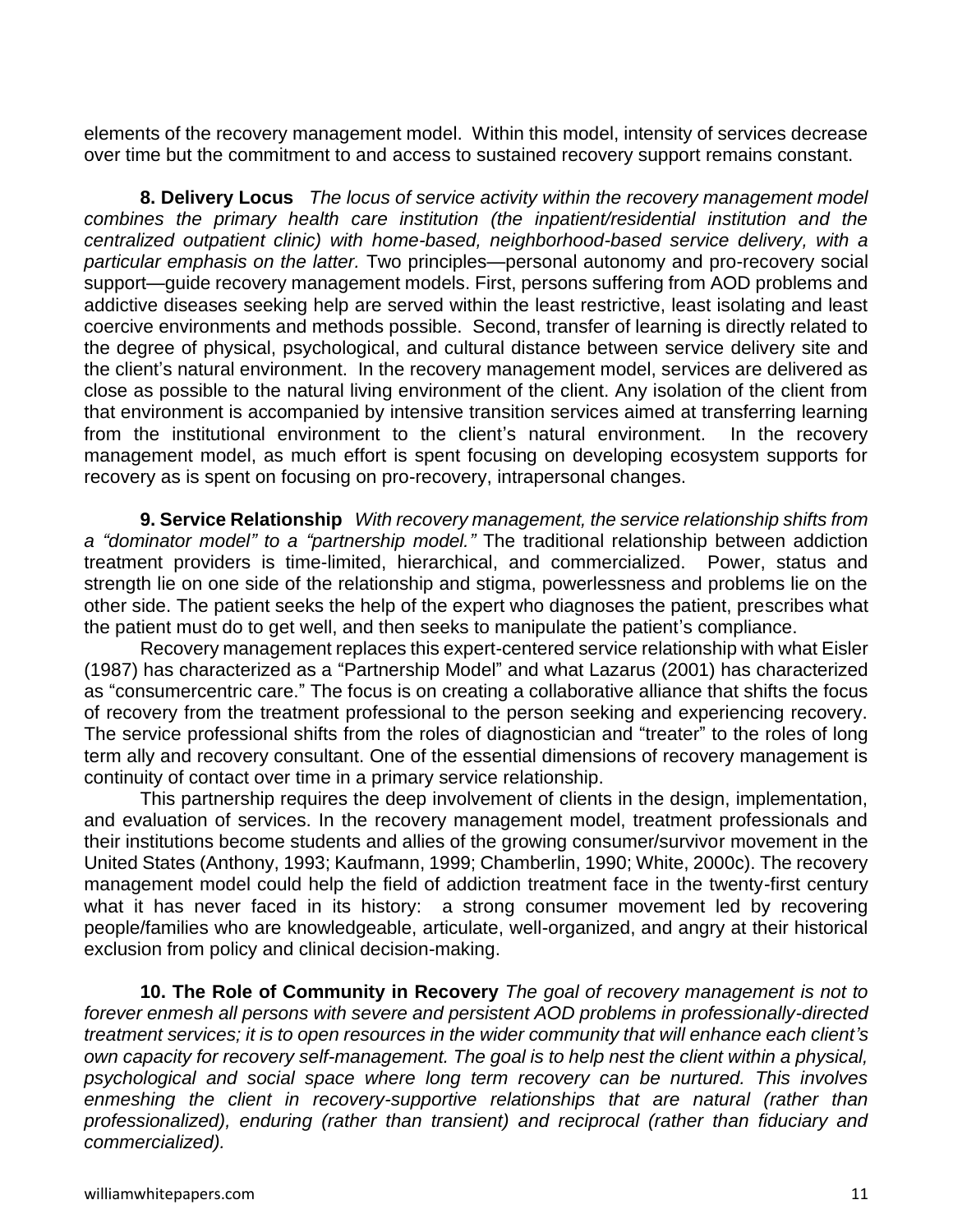The community, when organized and educated, can be a reservoir of hospitality and support for recovering people. Professionally directed treatment services should be the last, not the first, line of defense in the management of chronic addictive diseases. The first lines of resources for the management of alcohol and other drug problems consists of the individual's own natural resiliencies, family and intimate social networks, and other non-professional support systems within the individual's natural environment. Interventions that inadvertently undermine and replace the natural support functions of the self, the family, and the community with professionalized and commercialized supports fail both on technical and ethical grounds (McKnight, 1995).

**11. The Recovery Management Team** *The recovery management model places greater emphasis on the use of the client, his or her family, natural helping systems within the community, and on indigenous recovering people within the recovery management team.* In the future, many recovery support services will be provided by recovered and recovering persons and by recovery-based service organizations which will utilize recovering individuals, family members and other "folk healers" from within the community as recovery support specialists. Such individuals will fill both volunteer and paid staff positions.

**12. Service Evaluation** *The evaluation of recovery management strategies involves the client/family as the primary evaluator, measures client/family functioning over a much longer (5- 15 years) period of time (Vaillant, 1983), and assess the synergistic interaction and cumulative effects of multiple interventions. If the transition to a recovery management model is achieved, addiction treatment and recovery support services will be judged by the same standards that are used to evaluate the treatment and management of other chronic diseases (as advocated by O'Brien and McLellan, 1996).*

The essence of the acute care model is to deliver a single treatment episode, and then to evaluate that episode based on symptom remission or reactivation during the months following "discharge" from that service episode. In contrast, the recovery management model assumes that a return of symptoms following a single treatment episode does not mean that a particular intervention was a failure, nor that sustained remission following an intervention reflects success where earlier episodes had failed. Recovery management models assume that symptom remission or relapse can occur independent of service interventions and that interventions can have delayed, cumulative or synergistic effects. The focus thus shifts to evaluating extratreatment factors as well as evaluating particular combinations and sequences of interventions as they interact with the evolving life of the client/family.

Recovery management models include consumer participation and use of consumerinfluenced evaluation criteria (Sloves, 2000). Like the assessment process, evaluation shifts from an end-of-service-episode or follow-up event to a continuous process and shifts from a categorical evaluation (focus on presence or absence of alcohol/drug use) to a global evaluation (focus on the health, quality of life and social functioning of the individual/family as well as the impact of intervention on the community, e.g., social costs, reduced threats to public safety).

## **VII. Pitfalls**

The chronic disease recovery management model described in this paper is not without its potential pitfalls.

*Funding*: Virtually all funding of addiction treatment is currently set up to reimburse episodes of acute care provided by categorically segregated service specialists. A shift to the recovery management model will require population-based funding for longitudinal care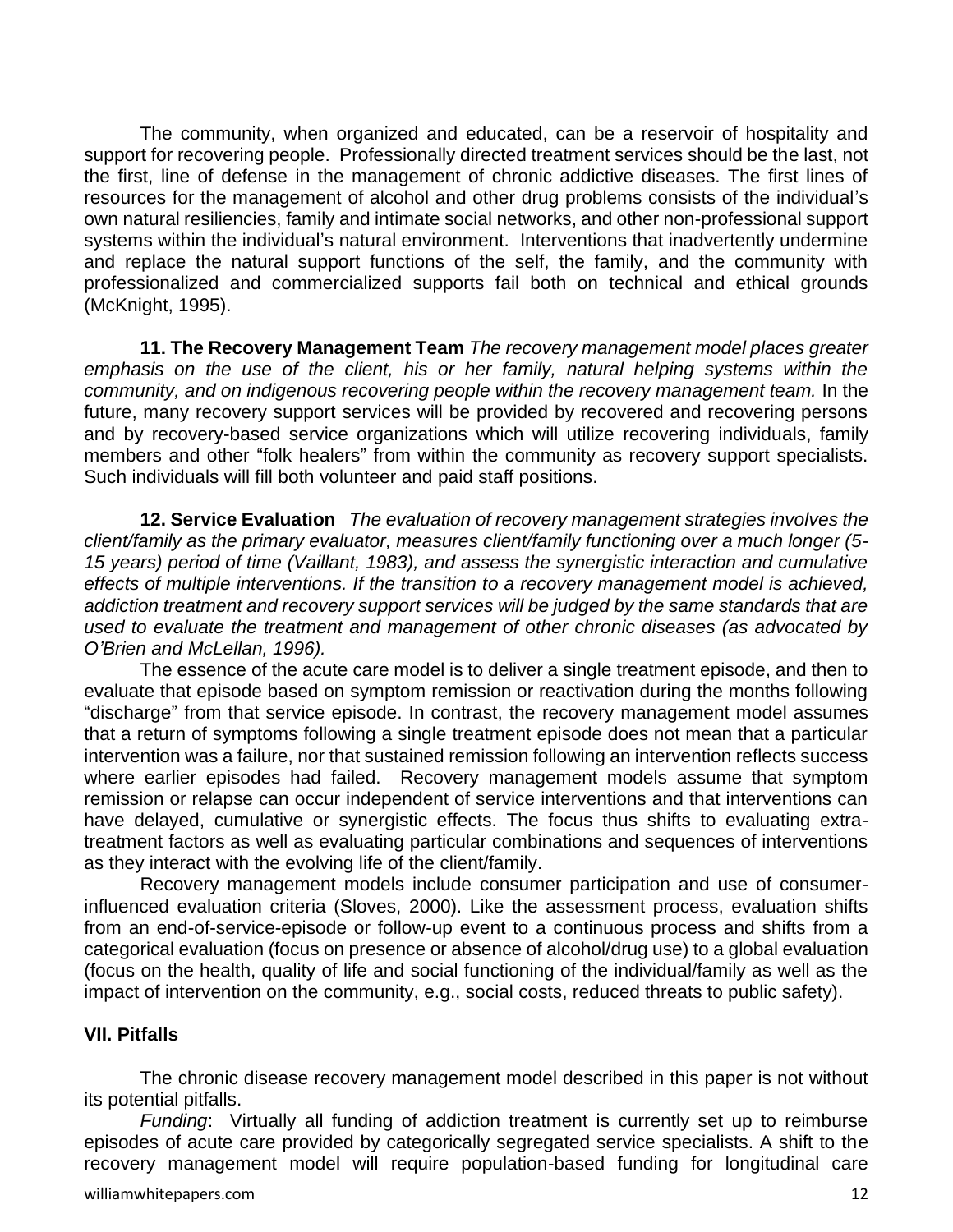delivered by multiple providers organized into integrated systems of care (Pawlson, 1994). Fundable services will need to include outreach, early intervention, case management, monitoring, harm reduction services, and a broad spectrum of recovery support services. There is a danger that the recovery management model could be manipulated by funding organizations to eliminate high intensity/high cost components of service continuum. There is also a danger that a greater responsibility for recovery support could be shifted to the community while all the financial resources remain within professional agencies and managed care entities.

*Service Capacity*: The shift from an acute intervention to a recovery management model will require new strategies for defining and managing service. Recovery management will require larger caseloads as service professionals maintain contact with a mix of people in widely varying stages of recovery. The increased numbers of people will be mirrored by a smaller percentage of clients with high intensity service demands. This will require new systems of defining and managing service caseloads.

*Stigma and Therapeutic Pessimism*: If not handled with great care, the "chronicity" language may undermine belief in the potential for permanent resolution of addiction (Brown, 1998). We feel very strongly that the presentation of this model needs to be framed as "recovery management" and not "chronic disease management" to both consumers and the community. We must be able to convey two messages: 1) uninterrupted remission of addiction is possible and a reality in the lives of hundreds of thousands of people, and 2) active recovery management can reduce the frequency, intensity and duration of relapse episodes as it enhances the quality of life and global functioning of those persons who have yet to achieve uninterrupted sobriety.

*Iatrogenic Effects from Model Misapplication*: There is a danger that a chronic disease management model will be misapplied to individuals whose AOD problems represent not chronic disorders but transient problems that will quite likely spontaneously remit with time and maturation or respond to brief intervention. The potential indiscriminate application of a chronic disease management model to children and adolescents presenting with AOD use is of particular concern.

*Service Provider Accountability*: "Chronic Disease" could become a shroud that hides and decreases the accountability of service providers for clinical outcomes. Service providers cannot be allowed to blame clients and the nature of their disorder on poorly designed and executed service technologies. Recovery management models should be subjected to more, not less, accountability for long term clinical outcomes (Brown, 1998).

*Financial Exploitation*: The chronic disease / recovery management model could be financially exploited by treatment institutions who "capture" a population of chronic alcoholics/addicts and provide a high frequency of long term billable services rather than linking these clients to indigenous resources that would diminish their need for these agency-provided services.

*Ethical Dilemmas*: The recovery management model raises a whole spectrum of ethical issue that will need to be addressed. These include:

- What is the boundary between appropriately assertive outreach and inappropriately intrusive outreach ("stalking")?
- When are we doing too much or too little?
- What relationship boundaries should guide this prolonged "partnership" with clients/families?
- Does a client have the right to not be "monitored and managed?"
- Who is the client (when an agency is contracted to provide prolonged case management services to reduce a client's threat to public safety or to reduce the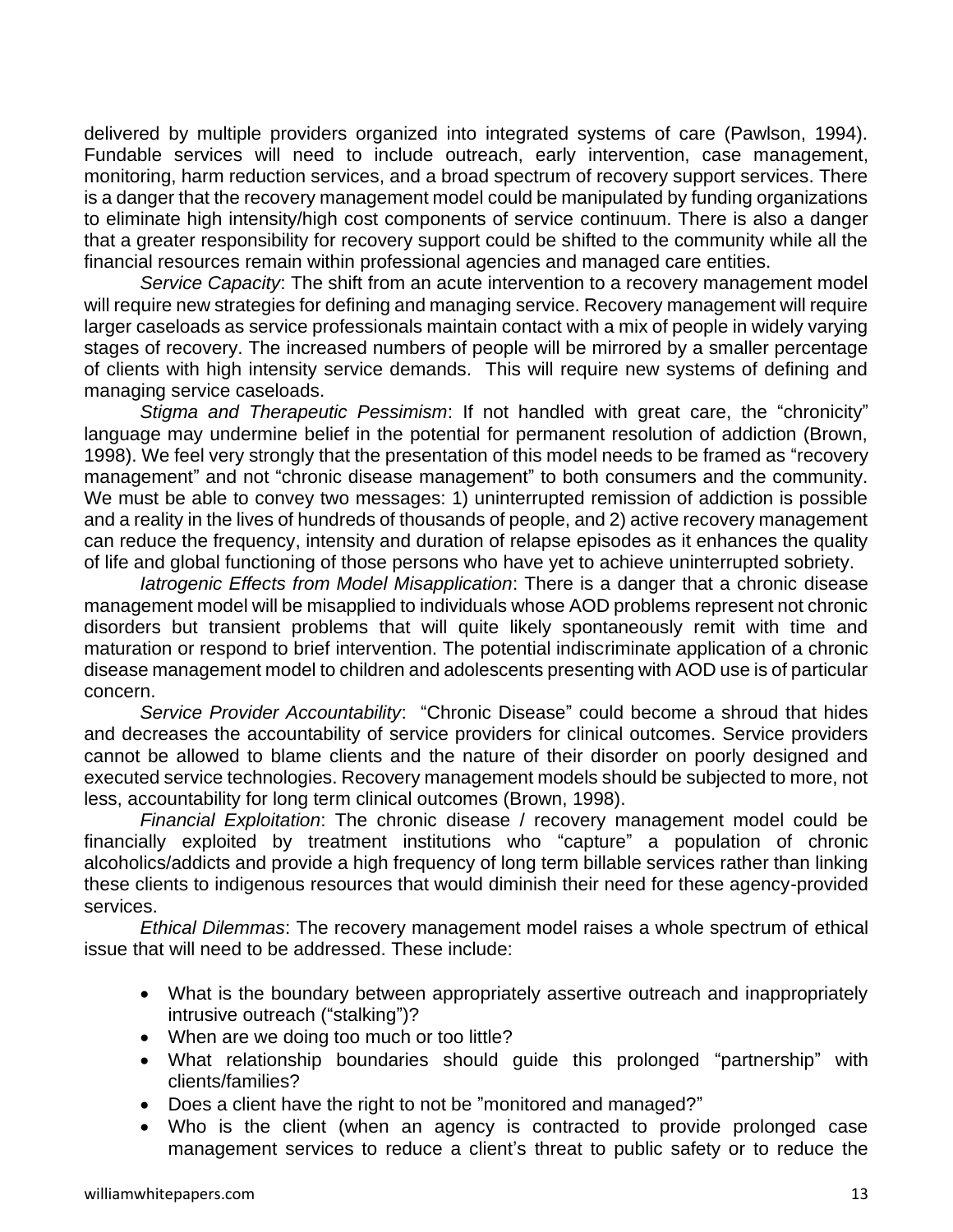client's consumption of scarce community resources)?

*From Dynamic to Static Model*: There is a danger that clinical care guidelines used within the recovery management model could reduce the treatment of complex disorders to "cookbook medicine." This is not a rational for avoiding evidence based practice guidelines, but a caution that an adequate "toolbox" must be complemented with clinical training and clinical supervision to assure proper clinical judgement in applying techniques in an individualized manner.

*Staff Support*: In an acute care model, staff working with the most difficult of clients take solace from the fact that this involvement is short term and will be replaced in a few weeks with a new, perhaps less difficult client. The recovery management model will place staff in contact with these most difficult clients for much more prolonged periods of time. Without special supports (clinical supervision, team models of service deliver, etc.), this model could face challenges related to staff morale and retention. Continuity of contact is crucial to the success of the recovery management model; staff turnover must be kept at a low level.

## **VIII. Summary**

Chronic diseases possess many characteristics that distinguish them from acute disorders. They tend to have complex etiologies in which behavioral choices play a role in symptom onset, severity and duration. Their courses are prolonged and often characterized by periods of remission and relapse. They lack definitive cures but can be effectively managed by combinations of interventions. Although severe AOD problems have long been characterized as chronic diseases, their treatment has more closely resembled acute care interventions. The shift to a (chronic disease) recovery management model will require changing our very understanding of the nature of severe and persistent AOD problems and changing the timing and duration of service intervention, the composition of the service delivery team and the methods and criteria used to evaluate our interventions into these problems.

While traditional models of care will continue to meet the needs of many individuals who have sufficient "recovery capital" to resolve their AOD-related problems through a single episode of care, clients who do not respond to such acute care will require recovery management models that sustain contact longer and place greater emphasis on recovery education, long-term monitoring and support, and early re-intervention. The potential pitfalls in this shift toward recovery management models include the demands that will be required to change how services are funded and organized, the potential misapplication of chronic disease models to persons whose AOD-related problems are transient in nature, and the need to manage new and complex ethical issues that will arise within the context of long term service relationships. Models of recovery management offer great promise in the future treatment of severe and persistent alcohol and other drug problems. We must be careful, however, in reaching for this future to not lose what is most valuable within the current system of care.

## **References**

- American Society of Addiction Medicine & National Council on Alcoholism and Drug Dependence. (1976). Disease definition of alcoholism. *Annals of Internal Medicine* 85(6):764.
- American Society of Addiction Medicine & National Council on Alcoholism and Drug Dependence. (1990). Disease definition of alcoholism revised. Joint News Release, April 26.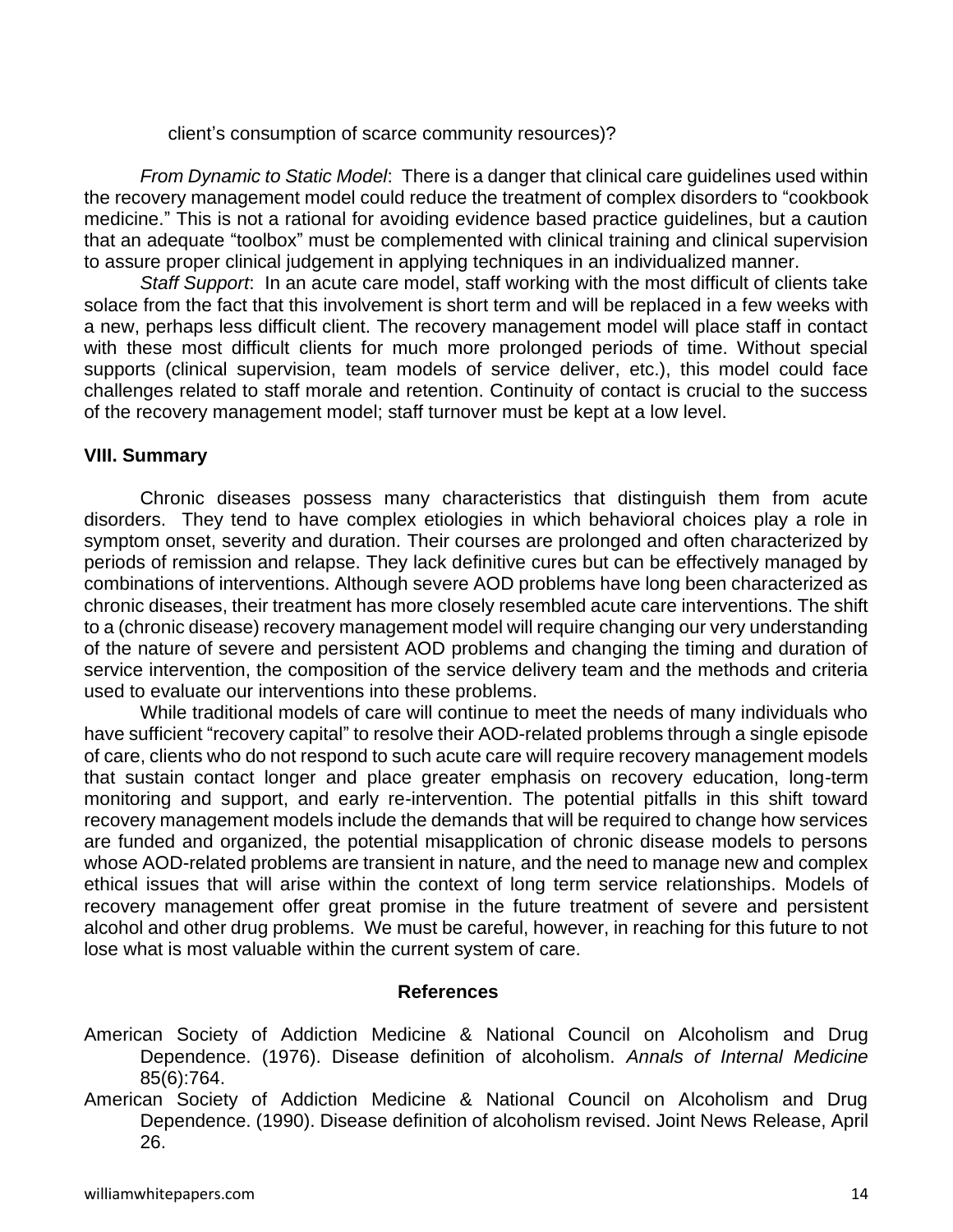- Anderson, D. (1942). Alcohol and public opinion. *Quarterly Journal of Studies on Alcohol*, 3(3):376-392.
- Anthony, W.A. (1993). Recovery from mental illness: The guiding vision of the mental health service system in the 1990s. *Psychosocial Rehabilitation Journal*, 16:11-23.
- Benezet, A. (1774). *The Mighty Destroyer Displayed (in some account of the dreadful havoc made by the mistaken used as well as abuse of spiritous liquors).* Philadelphia: Joseph Crukshank.
- Bien, T., Miller, W., and Tonigan, S. (1993). Brief interventions for alcohol problems: A review. *Addiction,* 88:315-336.
- Borkman, T. (1998a). Is recovery planning different from treatment planning? *Journal of Substance Abuse Treatment,* 15(1):37-42.
- Borkman, T. (1998b). Borkman, T., Kaskutas, L, Room, J., Bryan, K. and Barrows, D. (1998). A historical and developmental analysis of social model programs. *Journal of Substance Abuse Treatment* 15:7-17.
- Boyle, M.; White, W.; Loveland, D.; Godley, M.; and Hagen, R. (2000). The Behavioral Health Recovery Management project: Project summary and concept. www.bhrm.org.
- Brown, B.S. (1998). Drug use: Chronic and relapsing or a treatable condition? *Substance Use and Misuse*, 33(12):2515-2520.
- Brown, H. (1872). *An Opium Cure: Based on Science, Skill and Matured Experience*. New York: Fred M. Brown & Co. (Advertising Book for Antidote and Restorative) In: Grob, G. (1981). *American Perceptions of Drug Addiction*. New York: Arno Press.
- Brown, B. and Needle, R. (1994). Modifying the process of treatment to meet the threat of AIDS. *International Journal of the Addictions*, 29:1739-1752.
- Brown, S. (1985)*. Treating the Alcoholic: A Developmental Model of Recovery*. New York: Wiley.
- Chamberlin, J. (1990). The ex-patients' movement: Where we've been and where we're going. *The Journal of Mind and Behavior,* 11:323-336.
- Chou, S.P. and Pickering, R.P. (1992). Early onset of drinking as a risk factor for lifetime alcoholrelated problems. *British Journal of Addiction*, 87:1199-1204.
- Cook, C. (1988). Minnesota Model in the management of drug and alcohol dependency: Miracle, method or myth? Part I. The philosophy and the programme. *British Journal of Addiction*, 83(6):625-634.
- Crothers, T.D. (1879). Editorial: Practical value of inebriate asylums. *Journal of Inebriety* 3(4):249.
- Crothers, T.D. (1893). The disease of inebriety from alcohol, opium and other narcotic drugs. New York: E.B. Treat, Publisher.
- DiClemente, C.C.; Carbonari, J.P.; & Velasquez M.M. (1992). Treatment mismatching from a process of change perspective. In: R.R. Watson, Ed., Alcoholism Treatment Mismatching from a Process of Change Perspective. *Drug and Alcohol Abuse Reviews, Vol. 3: Alcohol Abuse Treatment*, pp 115-142. Totowa, NJ: The Humana Press.
- Dole, V. (1988). Implications of methadone maintenance for theories of narcotic addiction. *Journal of the American Medical Association*, 260(20):3025-3029.
- Dole, V. (1997). What is "methadone maintenance treatment"? *Journal of Maintenance in the Addictions*, 1(1):7-8.
- Drake, R.E. and Wallach, M.A. (1989). Substance abuse among the chronically mentally ill. *Hospital and Community Psychiatry,* 40(10):1041-1045.
- Drake, R.E., Mercer-McFadden, C., Muesser, K.T., McHugo, G.J., and Bond, G.R. (1998). A review of integrated mental health and substance abuse treatment for patients with dual disorders. *Schizophrenia Bulletin*, 24:589-608.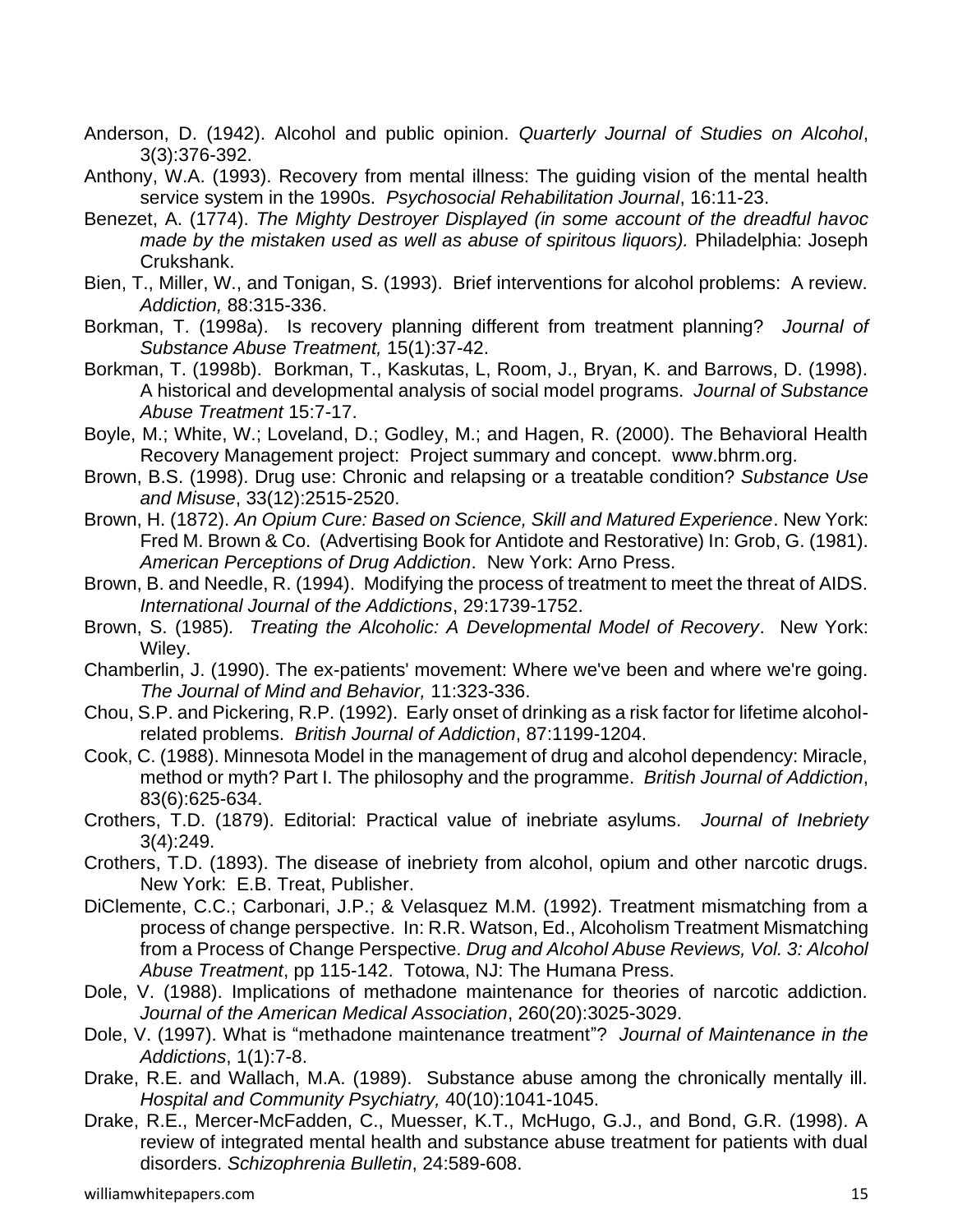- Drake, R.E. and Wallach, M.A. (2000). Dual diagnosis: 15 years of progress. *Psychiatric Services*, 51:1126-1129.
- Drake, R.E., Essock, S.M., Shaner, A., Carey, K.B., Minkoff, K., Kola, L., Lynde, D., Osher, F.C., Clark, R.E., and Rickards, L. (2001). Implementing dual diagnosis services for clients with severe mental illness. *Psychiatric Services*, 52(4):469-476.
- Eisler, R. (1987)*. The Chalice and the Blade: Our History, Our Future*. Cambridge, MA: Harper and Row.
- Ethridge, R.M., Craddock, S.G., Dunteman, G.H., and Hubbard, R.L. (1995). Treatment services in two national studies of community-based drug abuse treatment programs. *Journal of Substance Abuse*, 7:9-26.
- Fingarette, H. (1989). *Heavy Drinking: The Myth of Alcoholism as a Disease.* Berkeley: University of California Press.
- Goodheart, C.D. and Lansing, M.H. (1997). *Treating People with Chronic Disease: A Psychosocial Guide*, American Psychiatric Association.
- Granfield, R. and Cloud, W. (1999). *Coming Clean: Overcoming Addiction without Treatment*. New York: New York University Press.
- Grant, B.F. and Dawson, D.A. (1997). Age at onset of alcohol use and its association with DSM-IV alcohol abuse and dependence. *Journal of Substance Abuse*, 9:103-110.
- Hser, Y-I, Anglin, M.D., Grella, C., Longshore, D., and Pendergast, M. (1997). Drug treatment careers: A conceptual framework and existing research findings. *Journal of Substance Abuse Treatment*, 14(6):543-558.
- Humphreys, K., Moos, R. H., & Finney, J. W. (1995). Two pathways out of drinking problems without professional treatment. *Addictive Behaviors*, 20, 427-441.
- Johnson, B. (1973). *The Alcoholism Movement in America: A Study in Cultural Innovation*. Urbana, IL: University of Illinois, Ph.D. Dissertation.
- Kaplan, L. (1997). A Disease management model for addiction treatment. *Behavioral Health Management*, 17(4):14-15.
- Kaufmann, C. L. (1999). An introduction to the mental health consumer movement. In: A. Horwitz & T. Scheid (Eds.), *A handbook for the study of mental health: Social contexts, theories, and systems.* Cambridge: Cambridge University Press, pp. 493-507.
- Labouvie, E., Bates, M.E., and Pandina, R.J. (1997). Age of first use: its reliability and predictive utility. *Journal of Studies on Alcohol*, 58:638-43.
- Larimer, M. E., Kilmer, J. R. (2000). Natural history. In G. Zernig, A. Saria, M. Kurz, & S. S. O'Malley, *Handbook of Alcoholism*. Boca Raton, FL: CRC Press.
- Lazarus, A. (2001). Economic grand rounds: The promise of disease management. *Psychiatric Services*, 52(2):169-171.
- Lebowitz, B.D., Harris, H.W. (2000). Efficacy and effectiveness: From regulatory to public health models. In: I. Katz & D. Oslin (Eds.), *Annual review of gerontology and geriatrics: Focus on psychopharmacologic interventions in late life* (vol. 19). New York: Springer, pp. 3-12.
- Leshner, A.I. (1997). Addiction is a brain disease, and it matters. *Science*, 278:45-47.
- Levine, H. (1978). The discovery of addiction: Changing conceptions of habitual drunkenness in America. *Journal of Studies on Alcohol*, 39(2):143-174.
- Lewis, D.C. (1993). A disease model of addiction. In: Miller, N.S., Ed., *Principles of Addiction Medicine.* Chevy Chase, MD: American Society on Addiction Medicine, pp. 1-7.
- Mann, M. (1944). Formation of a National Committee for Education on Alcoholism. *Quarterly Journal of Studies on Alcohol,* 5(2):354.
- Marcet, W. (MD) (1868). *On Chronic Alcoholic Intoxication*. New York: Moorhead, Simpson, & Bond, Publishers.
- McElrath, D. (1997). Minnesota model. *Journal of Psychoactive Drugs*, 29(2):141-144.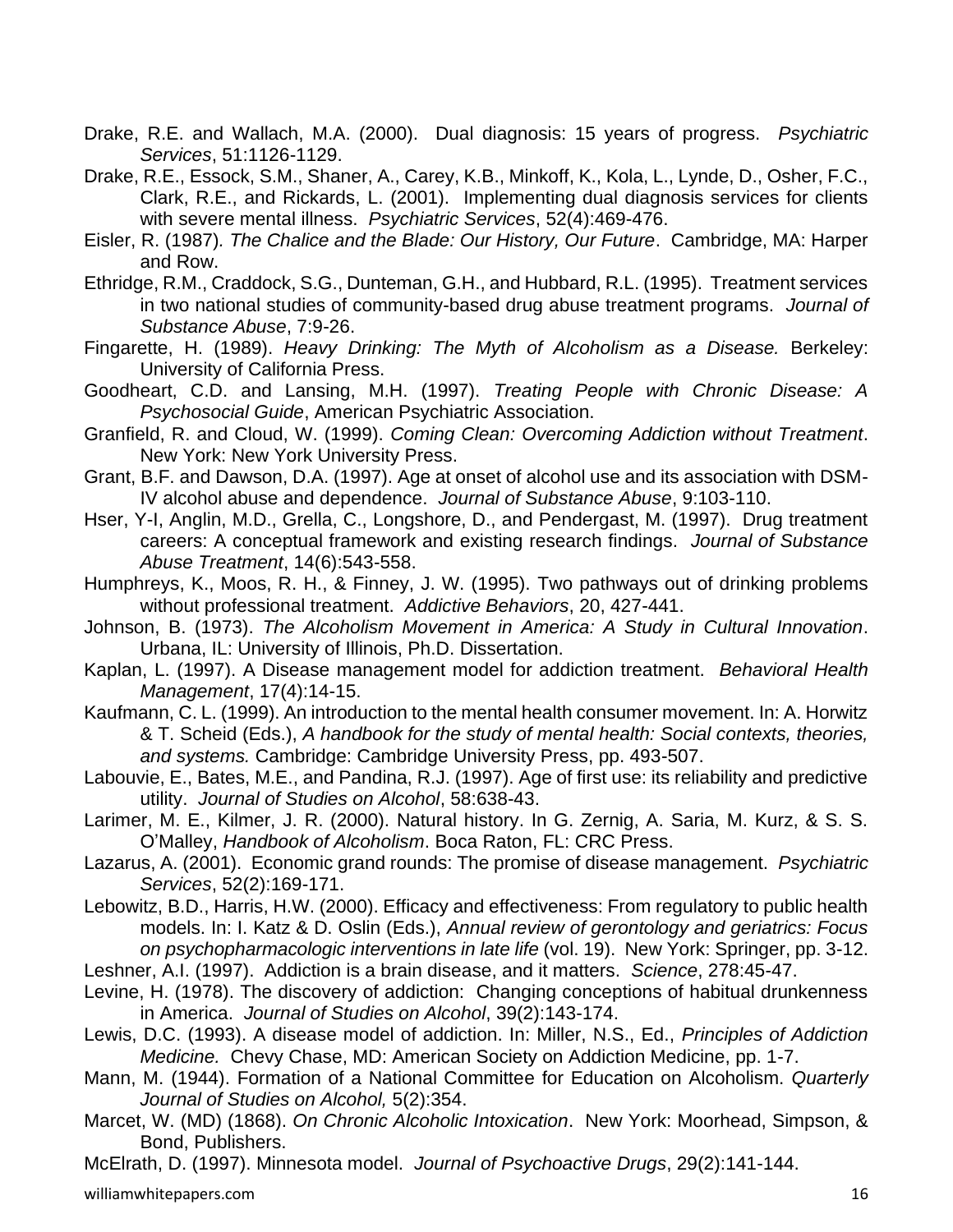- McLellan, A.T., Lewis, D.C., O'Brien, C.P, and Kleber, H.D. (2000). Drug dependence, a chronic medical illness: Implications for treatment, insurance, and outcomes evaluation. *Journal of the American Medical Association* 284(13):1689-1695.
- McNight, J. (1995)*. The careless society: Community and its counterfeits*. New York: Basic Books.
- Miller, N, (1994). Psychiatric comorbidity: Occurrence and treatment. *Alcohol Health and Research World*, 18(4):261-264.
- Miller, W. and C' de Baca, J. (2001). *Quantum Change: When Epiphanies and Sudden Insights Transform Ordinary Lives*. New York: Guilford Press.
- Minkoff, K. (1989). An integrated treatment model of dual diagnosis of psychosis and addiction.
- Mitchell, D, Mitchell, C. and Ofshe, R. (1980). *The Light on Synanon.* Wideview Books.
- Nicassio, P.M. and Smith, T.W. (Eds.) (1995). *Managing chronic illness: A biopsychosocial perspective.* Washington, DC: American Psychological Association
- Norquist, G., Lebowitz, B., and Hyman, S. (1999). Expanding the frontier of treatment research. Prevention and Treatment, 2 [On line], Available: http://journals.apa.org/prevention/volume2/pre0020001a.html
- O'Brien, C. and McLellan, T. (1996). Myths about the Treatment of Addiction. *Lancet*, 347:237- 240.
- Osher, F. (1996). A vision for the future: Toward a service system responsive to those with cooccurring addictive and mental disorders. *American Journal of Orthopsychiatry*, 66:71- 76.
- Parrish, J. (1883). *Alcoholic Inebriety: From a Medical Standpoint.* Philadelphia: P. Blakiston, Son & Company.
- Pawlson, L. (1994). Chronic illness: Implications of a new paradigm for health care. *Journal of Quality Improvement*, 20(1):33-39.
- Peele, S. (1989). *The Diseasing of America*. Lexington, MA: Lexington Books.
- Peele, S. And Brodsy, A. with Arnold, M. (1992). *The Truth about Addiction and Recovery*. NY: Simon and Schuster.
- Prochaska, J., DiClimente, C. and Norcross, J. (1992). In search of how people change. *American Psychologist*, 47:1102-1114.
- RachBeisel, J, Scott, J., and Dixon, L. (1999) Co-occurring severe mental illness and substance use disorders: A review of recent research. *Psychiatric Services*, 50(11):1427-1434.
- Roizen, R. (1991). *The American Discovery of Alcoholism, 1933-1939.* Ph.D. Dissertation. Berkeley: University of California.
- Rolland, J. (1987). Chronic illness and the life cycle: A conceptual framework. *Family Process*, 145:203-221.
- Rorabaugh, W. (1979). *The Alcoholic Republic: An American Tradition.* Oxford: Oxford University Press.
- Rush, B. (1814). *An Inquiry into the Effect of Ardent Sirits upon the Human Body and Mind, (with an account of the means of preventing and of the remedies for curing them)*, 8th rev. ed. Brookfield: E. Merriam & Co.
- Schaler, J. (2000). *Addiction is a Choice*. Chicago: Open Court.
- Simpson, D.D., Joe, G.W., and Lehman, W.E. (1986). *Addiction careers: Summary of studies based on the DARP 12-year follow-up*. National Institute on Drug Abuse. Treatment Research Report (ADM 86-1420).
- Sloves, H. (2000). Reintegration: New technologies and the new consumer social services market transforms consumers Into consumers. *www.foun-tainhouse.org.*Sobell, L. C., Sobell, M. C., Toneatto, T., & Leo, G. I. (1993). What triggers the resolution of alcohol